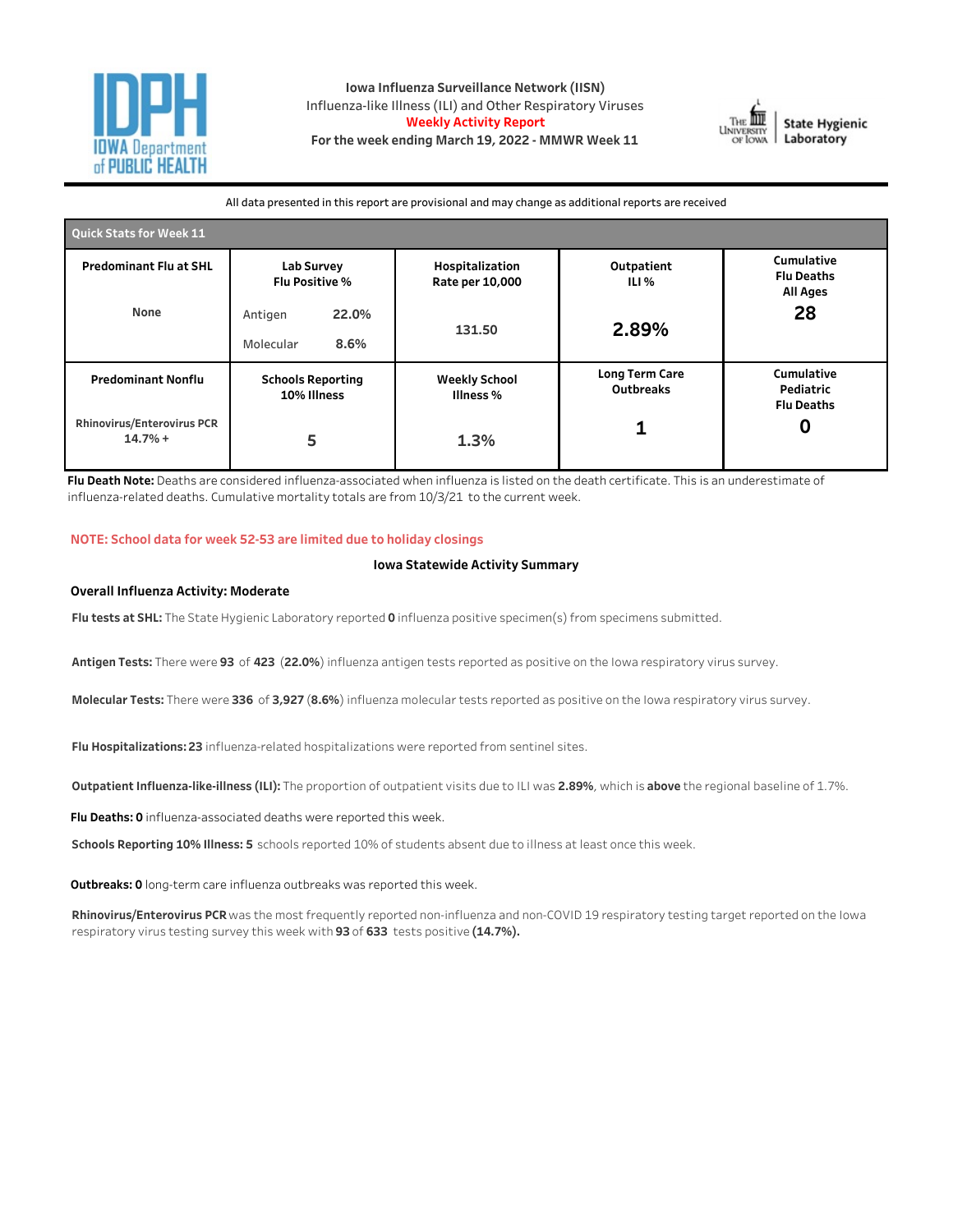

Data Source: Global Influenza and Response System (GISRS), FluNet (www.who.int/flunet). Visit https://www.who.int/teams/global-influenza-programme/surveillance-and-monitoring/influenza-updates/current-influenza-update for more information.

**NationalInfluenzaLikeIllness(ILI)Activity-CDC**



This map shows influenza-like illness, which is determined by symptoms such as fever, cough, and sore throat that can be caused by a number of pathogens in addition to influenza (e.g., COVID-19). Detailed information can be found online at www.cdc.gov/flu/weekly/.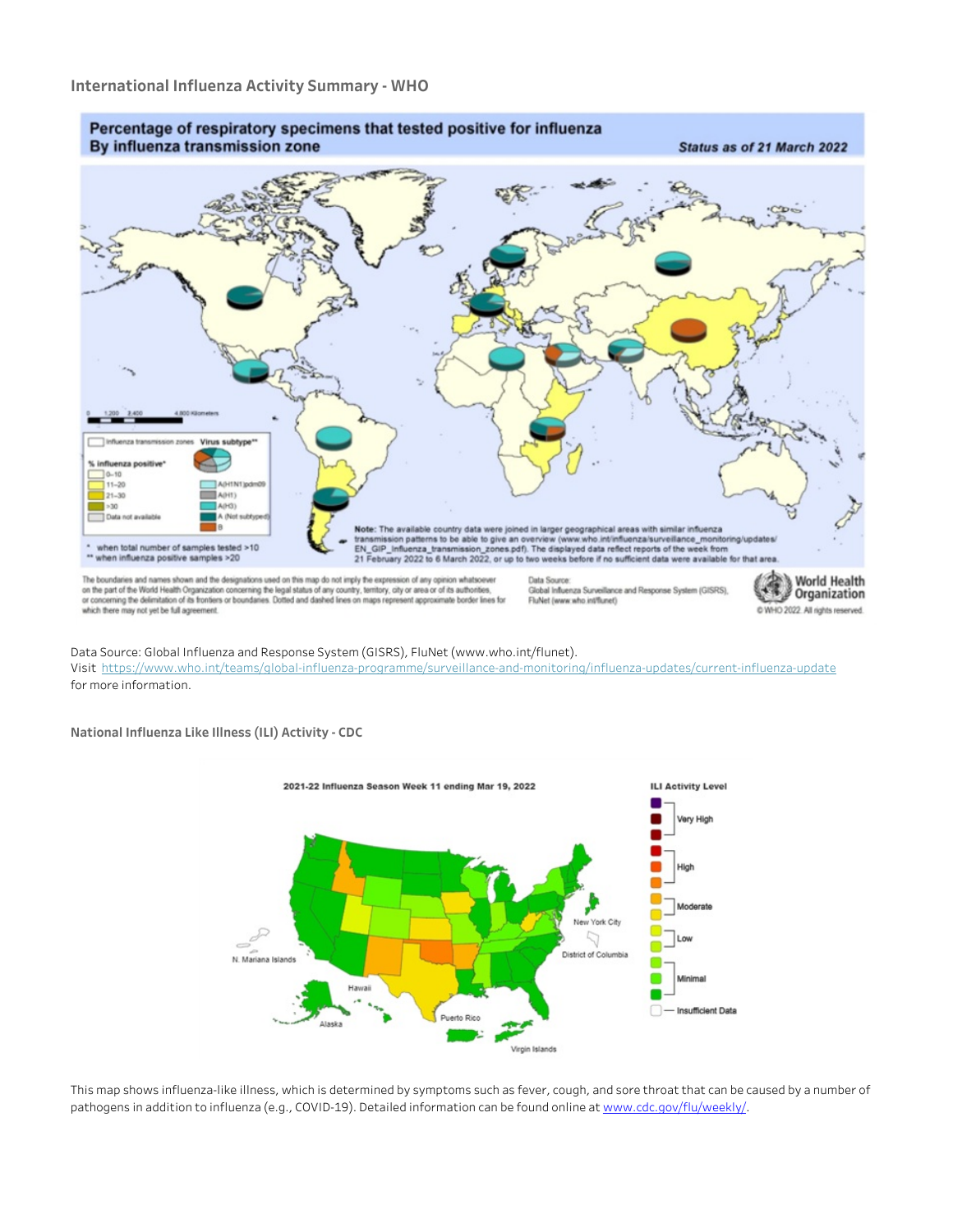# Influenza Testing at the State Hygienic Laboratory at the University of Iowa (SHL)

|                  |                         | <b>Influenza A</b> |                   |           |              |                   |                   |                          |              |
|------------------|-------------------------|--------------------|-------------------|-----------|--------------|-------------------|-------------------|--------------------------|--------------|
| <b>Age Group</b> | <b>A(H1N1)</b><br>pdm09 | A(H3)              | A not<br>subtyped | A Variant | <b>Total</b> | <b>B</b> Victoria | <b>B</b> Yamagata | <b>B</b> not<br>subtyped | <b>Total</b> |
| $0 - 4$          |                         | 17                 | 0                 | 0         | 17           |                   |                   |                          | 0            |
| $5 - 17$         | 0                       | 28                 | 0                 | $\circ$   | 28           |                   | 0                 | $\mathbf 0$              | 0            |
| 18-24            | 0                       | 47                 | $\overline{ }$    | $\circ$   | 48           | $\Omega$          | 0                 | 0                        | 0            |
| 25-49            | 0                       | 12                 | 0                 | $\circ$   | 12           |                   | $\Omega$          | $\mathbf 0$              | 0            |
| 50-64            | 0                       | 11                 | 0                 | $\circ$   | 11           | $\Omega$          | 0                 | 0                        | 0            |
| $65+$            | 0                       | 18                 | 0                 | $\circ$   | 18           |                   | $\Omega$          | $\mathbf 0$              | 0            |
| Total            | Ο                       | 133                |                   | 0         | 134          | 0                 | 0                 | $\Omega$                 | 0            |

### Cumulative Influenza Viruses Detected by SHL by Age Group (10/3/2021 - Current Week)

Table Note: Cell counts of three or less are sometimes suppressed to protect confidentiality. Totals by age may not add up to totals by subtype/lineage due to missing age information. Only cases of Iowa residents are included. Specimens listed as "not subtyped" may be pending or were not able to be subtyped due to weak positive lab results. This can be due to poor collection, timing of collection or stage of infection.



# Influenza Viruses Detected by SHL by Week (10/3/21 - Current Week)

Graph Note: Only viruses that have been assigned a subtype or lineage are shown.

SHL Flu Testing Note: The State Hygienic Laboratory (SHL) is the primary laboratory in Iowa characterizing specimens for influenza surveillance. SHL reports the number of tests performed and the type and subtype/lineage of positive tests to the influenza surveillance network daily. SHL also sends a portion of specimens to CDC for further characterization.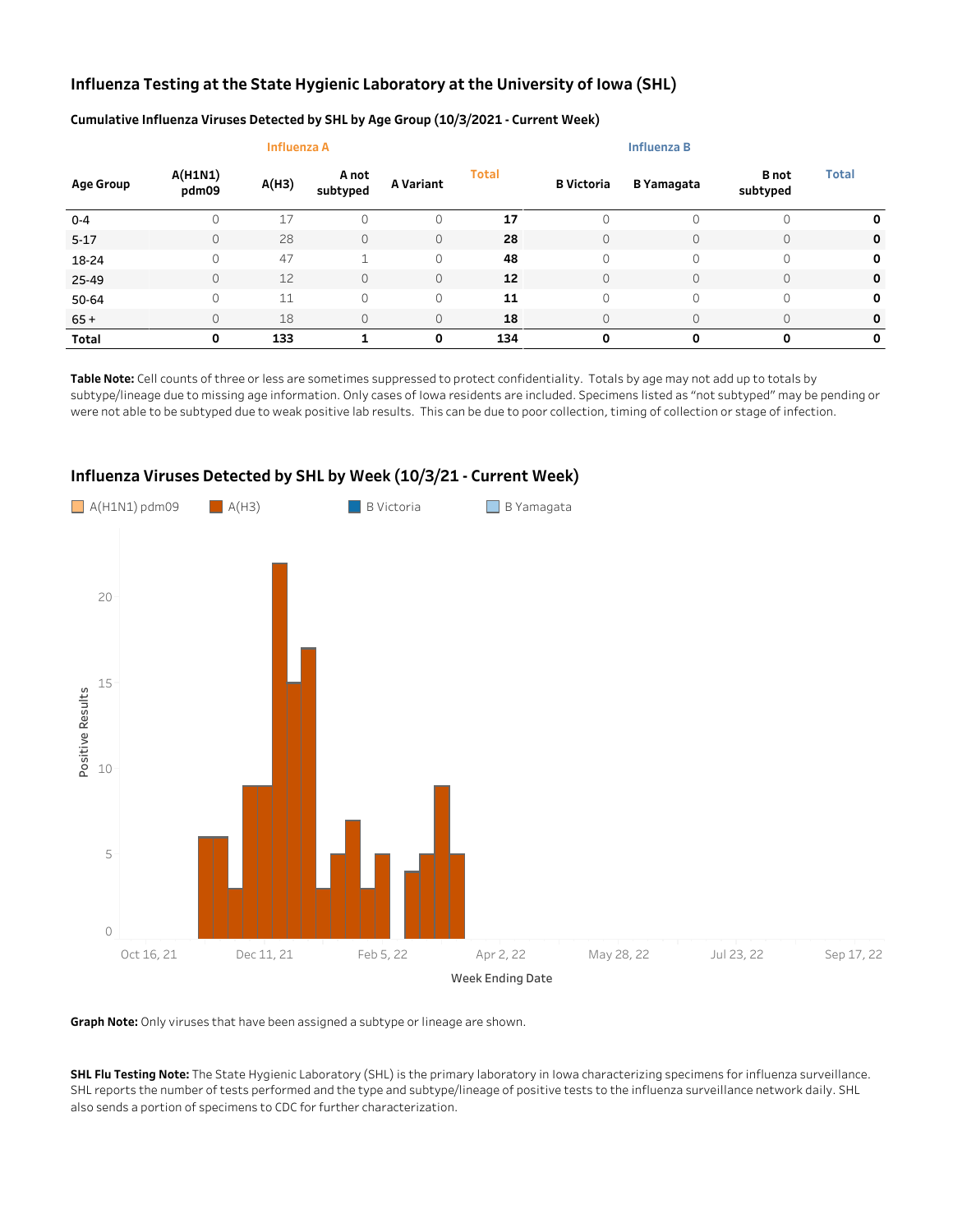# **Number of Influenza Molecular Tests and Positive Percentage**



## **NumberofInfluenzaAntigenTestsandPositivePercentage**



## **Iowa Respiratory Survey - Influenza**

### **FluTestsandPositivitybyRegion-CurrentWeek**

|            |                  | Molecular                       |                  |                                 |                  |                                 |  |  |
|------------|------------------|---------------------------------|------------------|---------------------------------|------------------|---------------------------------|--|--|
|            | Flu A            |                                 | Flu B            |                                 | Flu A            |                                 |  |  |
| Flu Region | Number Positives | Positive Percent by<br>Flu Type | Number Positives | Positive Percent by<br>Flu Type | Number Positives | Positive Percent by<br>Flu Type |  |  |
| $1-C$      | 36               | 20.3%                           | 0                | 0.0%                            | 66               | 6.8%                            |  |  |
| $2-NE$     |                  | 25.0%                           | 0                | 0.0%                            | 34               | 18.3%                           |  |  |
| 3-NW       | 18               | 15.5%                           | 4                | 3.4%                            | 21               | 6.7%                            |  |  |
| 4-SW       | $\Omega$         |                                 | 0                |                                 | 8                | 13.3%                           |  |  |
| 5-SE       | $\Omega$         |                                 | 0                |                                 | $\overline{0}$   |                                 |  |  |
| $6-E$      | 33               | 26.2%                           |                  | 0.8%                            | 207              | 8.6%                            |  |  |
| Total      | 88               | 20.8%                           | 5                | 1.2%                            | 336              | 8.6%                            |  |  |

Table Note: Only tests with at least one positive this week are shown.

Respiratory Survey Note: IDPH and SHL run a weekly web-based survey program where laboratorians report the number of influenza and respiratory syncytial virus (RSV) rapid tests performed and the number of tests positive. Facilities reported the total number of tests and positive results, not individual-level information.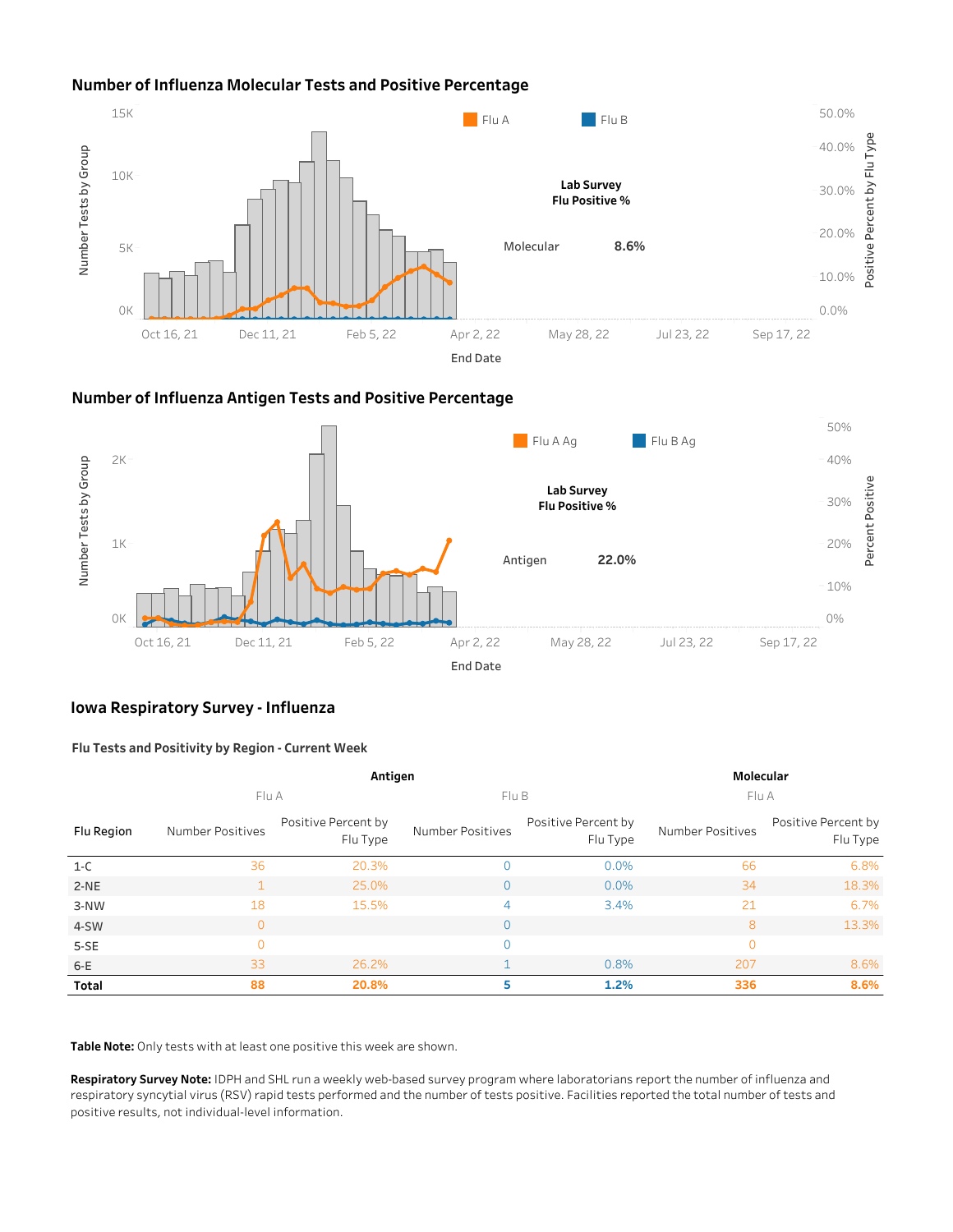## **Outpatient Health Care Provider Surveillance Program (ILINet)**

#### Percent Of Outpatient Visits Attributed to Influenza-like Illness (ILI) as Reported by ILINet Sites



**ILIRecentWeeks**

| <b>MMWR</b><br>Week | <b>End Date</b> | Age 0-4 | Age 5-24 | Age 25-49     | Age 50-64 | Age 65 and<br>older | <b>Total ILI</b> | <b>ILI Pct</b> |
|---------------------|-----------------|---------|----------|---------------|-----------|---------------------|------------------|----------------|
| 9                   | 3/5/2022        | $\sim$  | 44       | $\sim$<br>ے ے |           |                     | 104              | 2.22%          |
| 10                  | 3/12/2022       | 15      | 38       | 16            |           |                     |                  | 1.95%          |
| 11                  | 3/19/2022       | $\sim$  | 38       | 24            |           |                     | 96               | 2.89%          |

Outpatient ILI Note: Outpatient health care providers who participate in the ILINet (a national influenza surveillance program) report the number of patients seen with influenza-like illness and the total number of patient visits each week. Iowa health care providers interested in joining this surveillance program should contact Andy Weigel at 515-322-1937 or andy.weigel@idph.iowa.gov for more information. The ILI Definition has changed for 20121-22 so that persons with ILI symptoms (cough, sore throat, fever) will be counted even if positive for other resperitory illness (e.g., COVID-19) which makes comparison across seasons difficult.

#### **Iowa Department of Public Health Data Tracking Portal - Flu Vaccine**

Visit the Iowa Public Health Tracking Portal Influenza Vaccine Data page for details on Iowa Flu Vaccine Coverage: https://tracking.idph.iowa.gov/Health/Immunization/Influenza-Vaccine/Influenza-Vaccine-Data



County - Use the drop-down menu to change the data shown.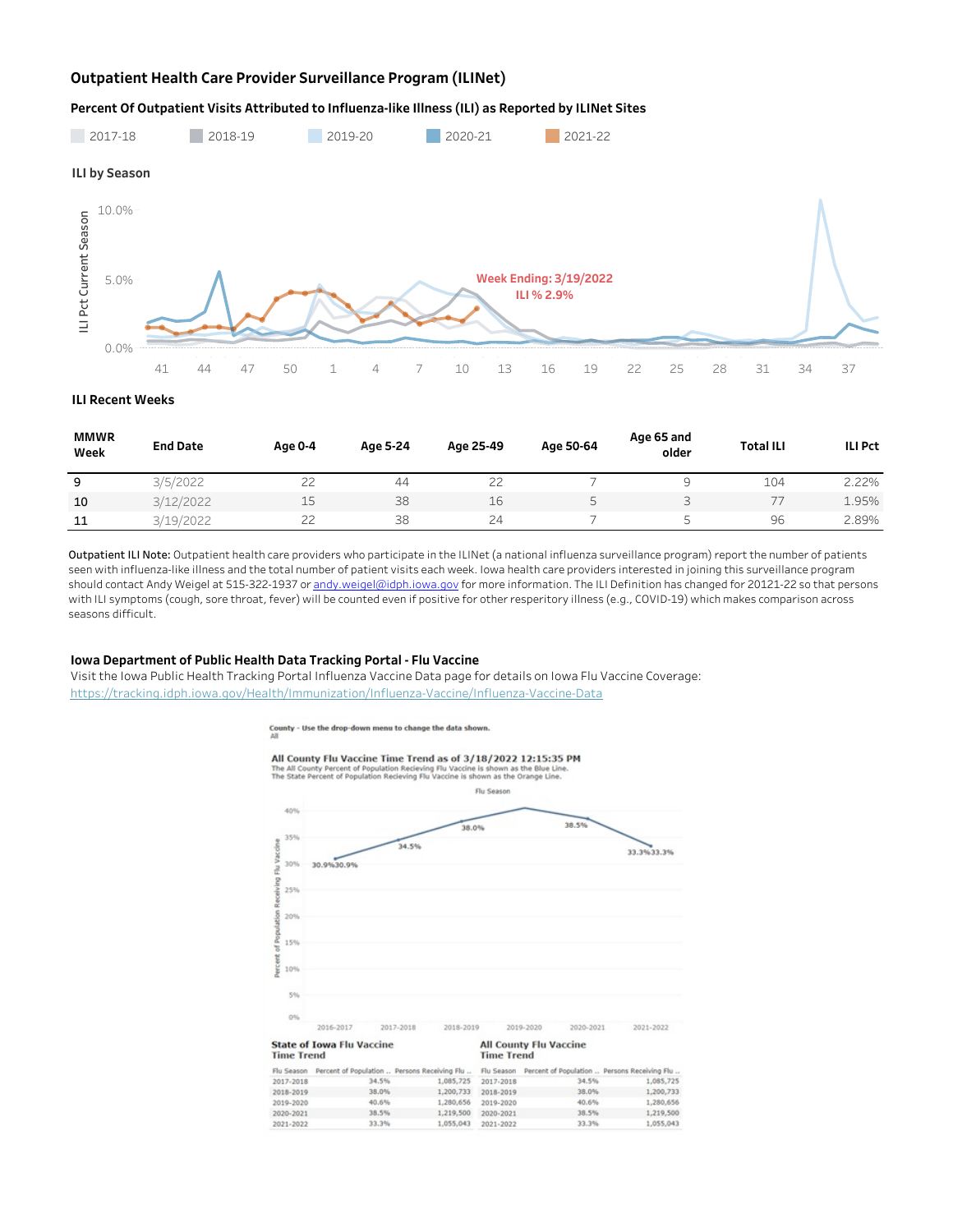## **Influenza-associatedHospitalizations**



### Influenza-associated Hospitalization Rate Reported by Hospital Surveillance Sites - by Season

**NumberofInfluenza-AssociatedHospitalizationsbyAgeGroup**

| Age Group | <b>Current Week Flu Hospitalizations</b> | <b>Cumulative Flu Hospitalizations</b> |
|-----------|------------------------------------------|----------------------------------------|
| $0 - 4$   | 3                                        | 39                                     |
| $5 - 24$  | 3                                        | 53                                     |
| 25-49     | 4                                        | 31                                     |
| 50-64     | 6                                        | 32                                     |
| $65+$     |                                          | 75                                     |
| Total     | 23                                       | 230                                    |

Hospital Surveillance Note: Sentinel hospitals that participate in IISN voluntarily track and report the number of influenza-associated hospitalizations and the total number of inpatients each week. Iowa hospitals interested in joining this surveillance program should contact Andy Weigel at 515-322-1937 or andy.weigel@idph.iowa.gov for more information.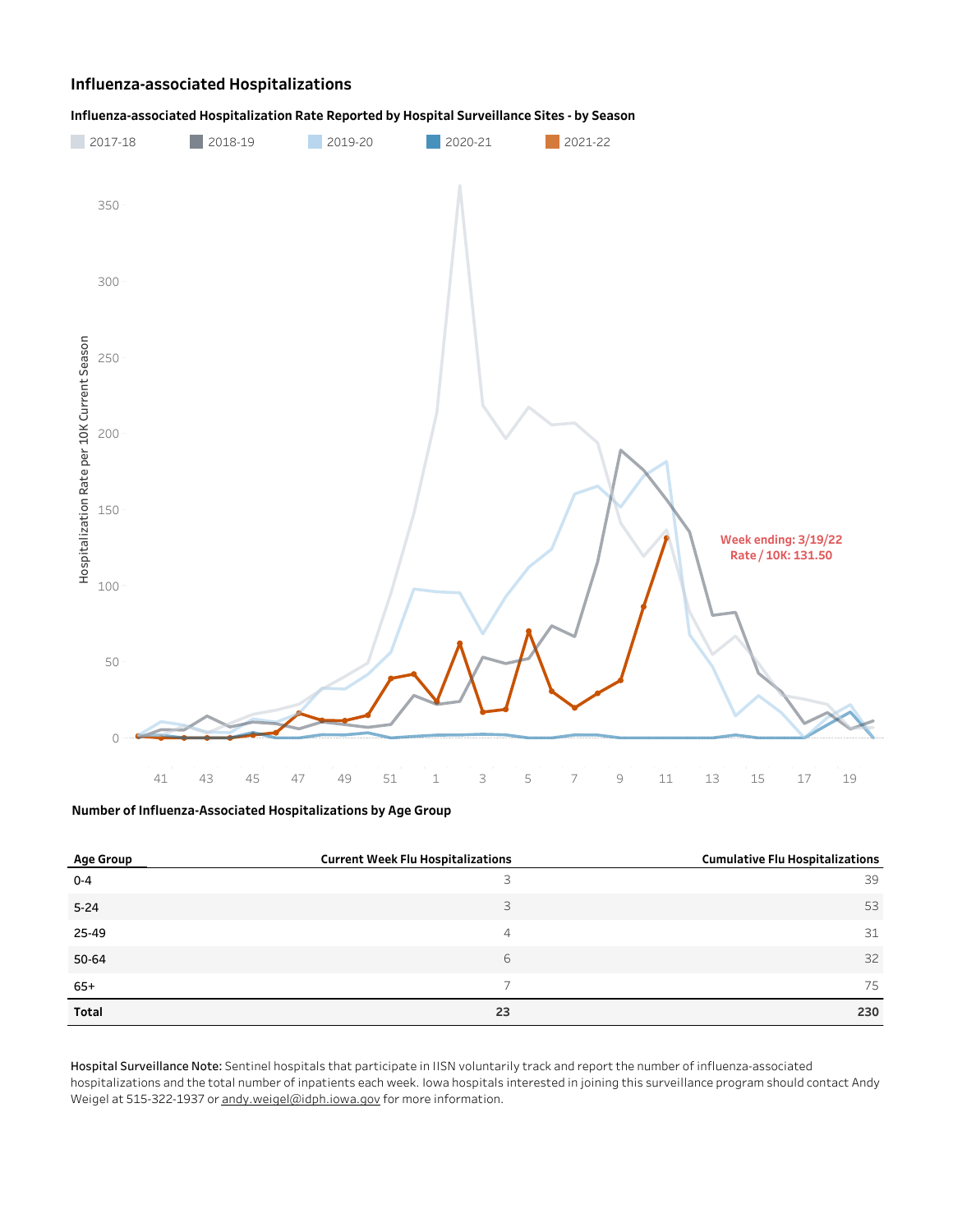## **Long Term Care Facility Influenza Outbreaks**



**Influenza Outbreaks by Week and Region** 

Long Term Care Facility Outbreaks Note: An outbreak in a care facility is defined as at least two residents with suspected influenza in the same area of a facility having an illness onset within 72 hours of each other. At least one of the resident with suspected influenza must also have a lab-confirmed influenza positive.

## Long Term Care Influenza Outbreaks Investigated by Region

| Flu Region<br>Text | Current Week | Cumulative     |
|--------------------|--------------|----------------|
| $1-C$              | $\circ$      | $\mathbf{1}$   |
| $2-NE$             | $\mathbb O$  | $\overline{c}$ |
| $3-NW$             | $\circ$      | $\mathbf{1}$   |
| 4-SW               | $\circ$      | $\circ$        |
| $5-SE$             | $\circ$      | $\mathbf{1}$   |
| $6-E$              | $\circ$      | $\overline{c}$ |
| Total              | $\mathbf 0$  | $\overline{7}$ |

See the map in the school section for the counties in each flu region.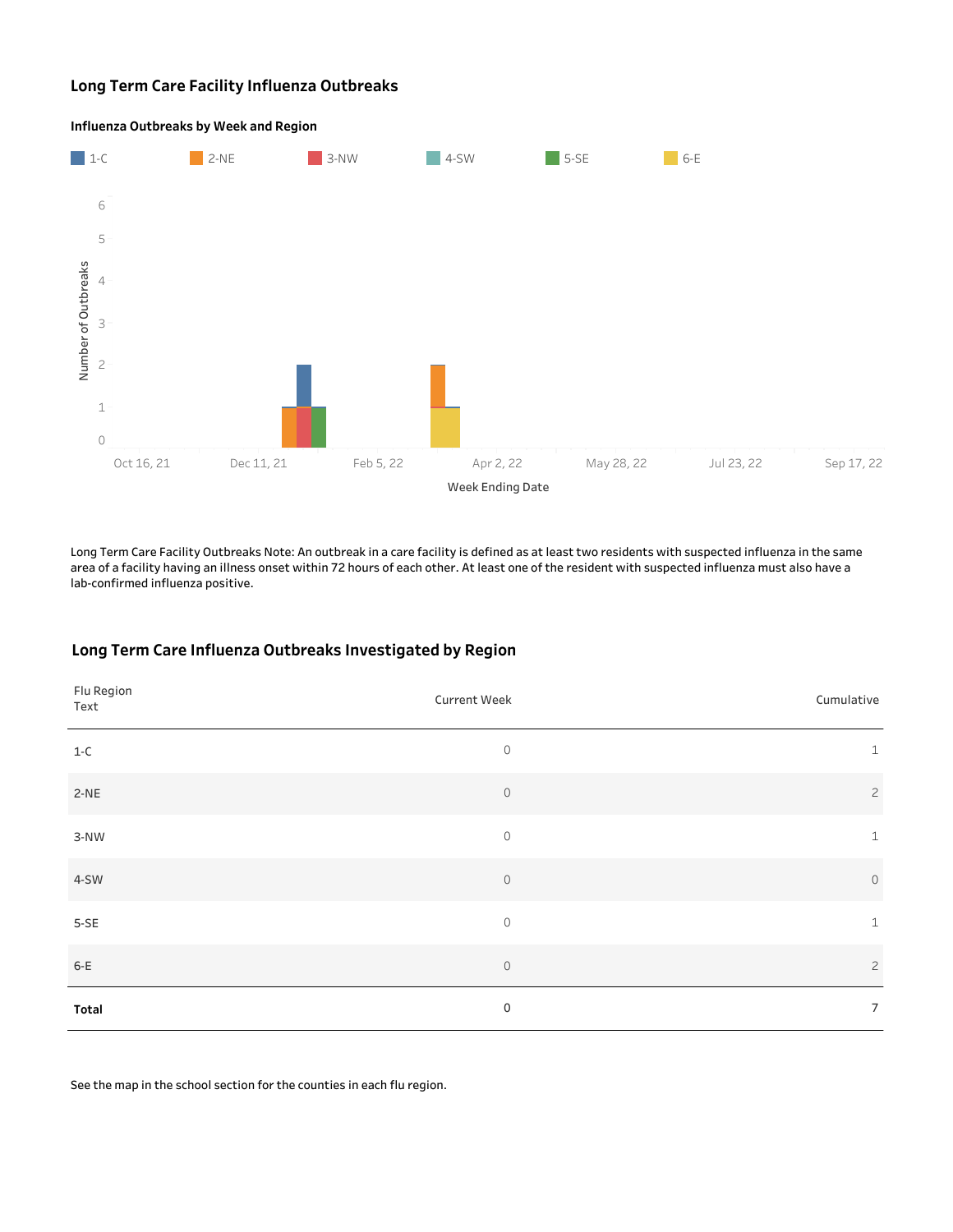# **School Illness Surveillance Program**

### Percent of Enrolled Students Absent Due to Illness Reported by Sentinel Schools



**NOTE:Schooldataforweek52-53arelimitedduetoholidayclosings**

### **Countieswith10%SchoolIllness3/13/2022-3/19/2022**

|                   |                            |          | Lyon            | <b>Osceola</b>   | <b>Dickinson</b>     | <b>Emmet</b>                  | Kossuth       | Winnebago      |                 | Worth           | Mitchell               | Howard<br>$\mathbf{1}$ |               | Winneshiek        |                        | Allamakee          |                                  |
|-------------------|----------------------------|----------|-----------------|------------------|----------------------|-------------------------------|---------------|----------------|-----------------|-----------------|------------------------|------------------------|---------------|-------------------|------------------------|--------------------|----------------------------------|
|                   |                            |          | Sioux           | O'Brien          | Clay<br>$\mathbf{1}$ | Palo Alto                     |               | <b>Hancock</b> |                 | Cerro Gordo     | $2-NE$                 | Chickasaw              |               |                   |                        |                    |                                  |
|                   |                            | Plymouth |                 | Cherokee<br>3-NW |                      | <b>Buena Vista Pocahontas</b> | Humboldt      | Wright         |                 | <b>Franklin</b> | <b>Butler</b>          | <b>Bremer</b>          |               | Fayette           |                        | Clayton            |                                  |
|                   |                            |          | Woodbury        | Ida              | Sac                  | Calhoun                       | Webster       |                | <b>Hamilton</b> | Hardin          | Grundy                 | <b>Black Hawk</b>      |               | <b>Buchanan</b>   |                        | <b>Delaware</b>    | Dubuque                          |
|                   |                            |          | Monona          |                  | Crawford             | Carroll                       | Greene        | Boone          | Story<br>$ 1-C$ |                 | Marshall<br>1          | Tama                   | <b>Benton</b> |                   | Linn $6 \rightarrow E$ | Jones              | <b>Jackson</b><br><b>Clinton</b> |
|                   |                            |          | <b>Harrison</b> |                  | Shelby               | Audubon<br>Guthrie            | <b>Dallas</b> |                | Polk            | Jasper          |                        | Poweshiek              | lowa          |                   | Johnson                | Cedar<br>Muscatine | Scott                            |
|                   |                            |          |                 | Pottawattamie    |                      | Cass<br>$4-SW$                | Adair         | Madison        | Warren          | <b>Marion</b>   |                        | Mahaska                | Keokuk        | <b>Washington</b> |                        | Louisa             |                                  |
| <b>Flu Region</b> | Number<br><b>Schools</b>   |          |                 | <b>Mills</b>     | Montgomery           | <b>Adams</b>                  | Union         | Clarke         |                 | Lucas           | Monroe<br>$\mathbf{1}$ | Wapello Jefferson      |               |                   | Henry                  | Des Moines         |                                  |
| $1 - C$           | $\mathbf 1$                |          |                 | Fremont          | Page                 | <b>Taylor</b>                 | Ringgold      | Decatur        |                 | Wayne           | Appanoose              | <b>Davis</b>           |               | <b>Van Buren</b>  | Lee                    |                    |                                  |
| $2-NE$            | $\ensuremath{\mathbbm{1}}$ |          |                 |                  |                      |                               |               |                |                 |                 |                        |                        |               |                   |                        |                    |                                  |
| 3-NW              | 1                          |          |                 |                  |                      |                               |               |                |                 |                 |                        |                        |               |                   |                        |                    |                                  |
| 4-SW              | $\circ$                    |          |                 |                  |                      |                               |               |                |                 |                 |                        |                        |               |                   |                        |                    |                                  |
| $5-SE$            | $\mathbf 1$                |          |                 |                  |                      |                               |               |                |                 |                 |                        |                        |               |                   |                        |                    |                                  |
| $6-E$             | $\mathbf 1$                |          |                 |                  |                      |                               |               |                |                 |                 |                        |                        |               |                   |                        |                    |                                  |
| Total             | 5                          |          |                 |                  |                      |                               |               |                |                 |                 |                        |                        |               |                   |                        |                    |                                  |

School Illness Note: IDPH monitors illnesses in schools from two different types of reporting: 10 percent school absence reports and weekly sentinel illness reporting. Iowa schools (K-12) track and report when the number of students absent with any illness reaches or exceeds 10 percent of total student enrollment. Iowa sentinel schools that participate in IISN voluntarily track and report absence due to all illness and the total enrollment each week.